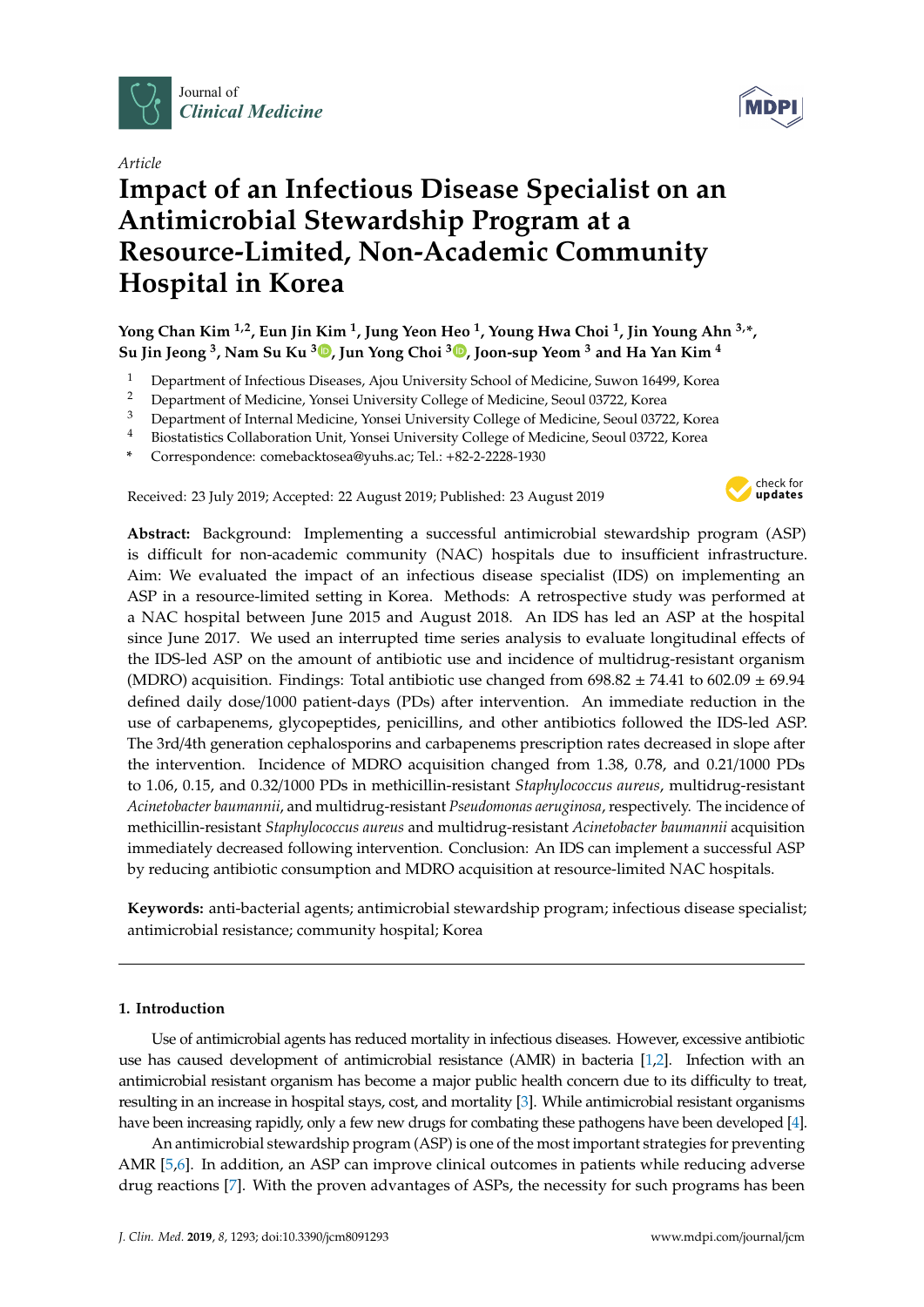realized in most hospitals, regardless of bed size or teaching status. The importance of the role of an infectious disease specialist (IDS) in implementing a successful ASP has been proven through previous studies [\[8–](#page-10-2)[10\]](#page-10-3). However, most of these studies evaluated the role of an IDS and the effects of an ASP in large, academic hospitals.

On the other hand, only a few studies have reported successful implementation of ASPs in non-academic community (NAC) hospitals [\[11,](#page-10-4)[12\]](#page-10-5). NAC hospitals would need modified strategies to implement ASPs because they have fewer resources to allocate to them than do large or teaching hospitals. In Korea, while most NAC hospitals have been challenged to implement ASPs, most of them do not have facility leadership support available. Most IDSs have worked in large, academic hospitals, and they are rarely hired by NAC hospitals.

Since the Middle East respiratory syndrome-coronavirus outbreak in 2015, the Korean government has been encouraging hospitals to employ infection control doctors by policy. Consequently, the Korean National Health Insurance Service now reimburses infection control costs on the condition that doctors and nurses be allocated for infection control in hospitals with more than 300 beds [\[13\]](#page-10-6). Accordingly, there has been a recent increase in the number of IDSs working as infection control doctors in NAC hospitals. These IDSs are expected to play a major role in ASPs; however, this has not yet been fully evaluated.

We hypothesized that having an IDS could be a potential solution for implementing a successful ASP in a resource-limited setting. The aim of this study was, therefore, to evaluate the impact of an IDS-led ASP through the changes in the amount of antibiotic use and the rate of multidrug-resistant organism (MDRO) acquisition at a resource-limited NAC hospital in Korea.

#### **2. Materials and Methods**

#### *2.1. Study Population and Data Collection*

We conducted a retrospective study at Kimpo Woori Hospital, a NAC hospital with 402 beds in Korea. All patients admitted to the hospital between June 2015 and August 2018 were eligible to participate. Of these, we included 578 patients who had positive cultures for methicillin-resistant *Staphylococcus aureus* (MRSA), multidrug-resistant *Acinetobacter baumannii* (MDRAB), and multidrug-resistant *Pseudomonas aeruginosa* (MDRPA) from any type of specimen received at least 48 h after admission. Multidrug-resistance was defined as resistance to at least one antibiotic between carbapenems, aminoglycosides, and fluoroquinolones.

Data of all patients were included for statistical analysis only once for each organism. We collected the data on clinical characteristics from electronic medical records. Patients' underlying comorbidities were defined using the International Classification of Diseases, 10th revision. Microorganisms were identified using a VITEK-2 automated bacterial identification system (bioMerieux, Marcy-I'Etoile, France). Antimicrobial susceptibility testing was interpreted using the Clinical and Laboratory Standards Institute guidelines [\[14\]](#page-10-7). This study was approved by the Institutional Review Board of Yonsei University Health System Clinical Trial Center (approval number 4-2019-0519), and the protocol adhered to the tenets of the Declaration of Helsinki. Since the study was retrospective in nature and the study participants were anonymized, the Institutional Review Board waived the requirement for written consent from the patients.

#### *2.2. Amount of Antibiotic Consumption*

We collected the data for monthly antibiotic prescriptions to evaluate the trend in the amount of antibiotic use. This study included only parenteral antibiotics and excluded oral or topical agents. Classification and defined daily doses (DDDs) of antibiotics were determined according to the World Health Organization Anatomical Therapeutic Chemical Classification [\[15\]](#page-10-8). We grouped antibiotics as follows: aminoglycosides, 1st/2nd and 3rd/4th generation cephalosporins, carbapenems, glycopeptides, fluoroquinolones, penicillins, and other antibiotics, including linezolid, colistin, and tigecycline.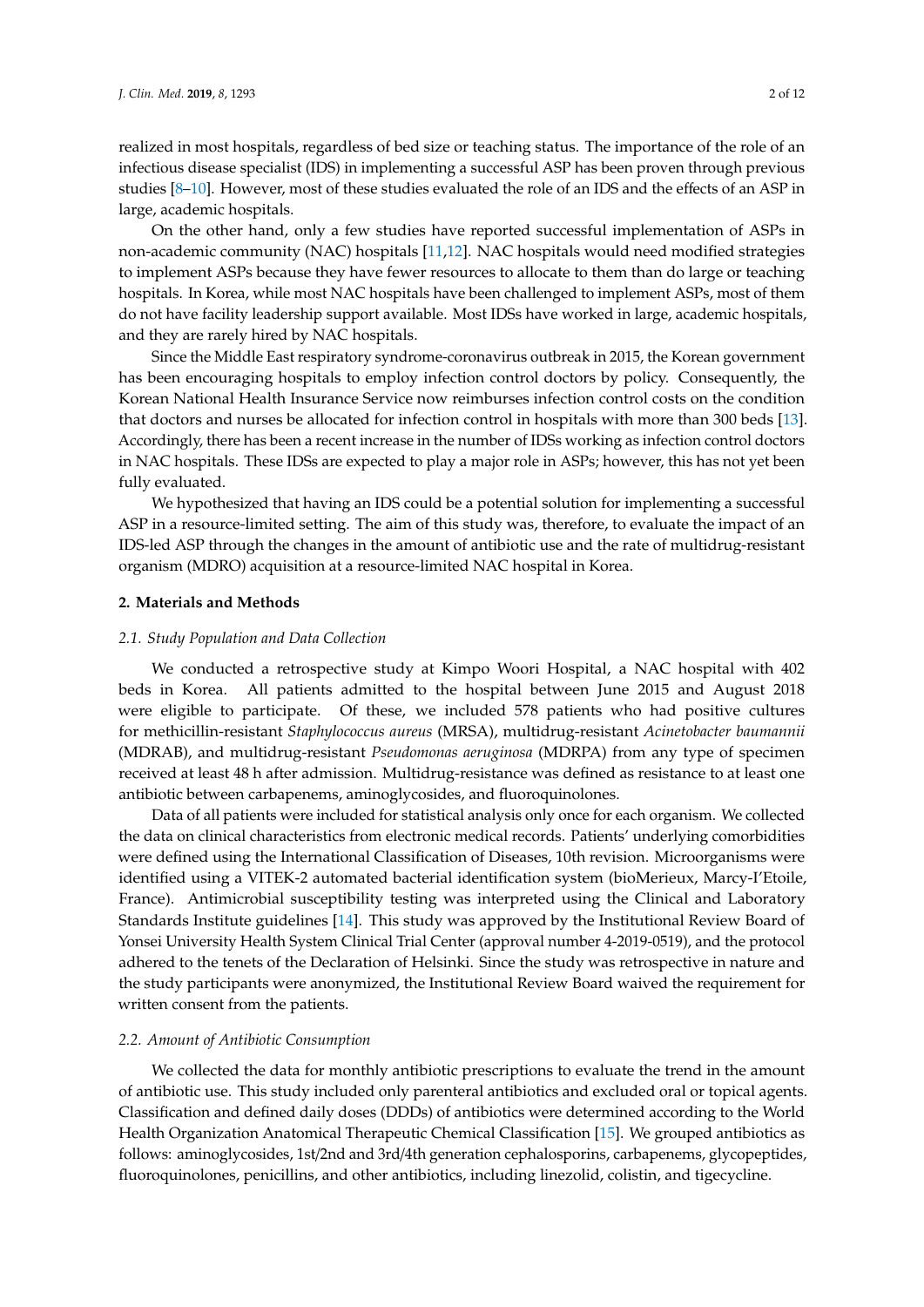#### *2.3. The Intervention*

In March 2015, the hospital implemented an initial ASP led by an internal medicine physician without infectious disease training. Associated polices were defined, and bylaws were introduced throughout the hospital. The policies mainly aimed to limit inappropriate use of prophylactic antibiotics for surgery, which restricted prescription of 3rd generation cephalosporins and aminoglycoside for surgery. Additionally, computerized prescription monitors produced pop-up alarms when physicians continued to prescribe antibiotics designated as restricted, such as linezolid, colistin, tigecycline, glycopeptides, and carbapenems, for more than 3 days. The pop-up alarm system did not restrict or monitor prescription of antibiotics designated as restricted.

The hospital hired an IDS for the first time in March 2017. Three months later, the IDS began to lead the ASP. The ASP was enforced to reduce MDROs and the amount of antibiotic use in the hospital beginning in June 2017. The IDS intended to reduce the use of inappropriate antibiotic combinations, such as overlap in antimicrobial coverage, as well as inappropriate use of prophylactic antibiotics for surgery. Furthermore, he endeavored to increase the appropriate use of carbapenems, glycopeptides, anti-pseudomonal cephalosporins (ceftazidime and cefepime), and other antibiotics (linezolid, colistin, and tigecycline). All physicians were required to consult the IDS for prescription of antibiotics designated as restricted. The IDS assessed the appropriateness of using those antibiotics and recommended the proper dosage and interval and optimal duration of treatment through consultations with the physicians. He also checked the results of culture studies at 5 to 7 days after the approval of antibiotic use and made the decision whether to continue a prescription.

#### *2.4. Statistical Analysis*

The change in pattern of antibiotic consumption and MDRO acquisition in accordance with the IDS-led ASP between June 2015 and August 2018 was analyzed using an interrupted time series [\[16\]](#page-10-9). After implementation of the intervention in June 2017, we set a transition period of three months to allow the intervention process to stabilize. This study divided the time series into two segments, preand post-intervention. We used segmented regression analysis to assess the longitudinal effect of the IDS-led ASP. Parameters used in segmented regression analysis were defined as follows. The level was considered the value of a measure at the beginning of a time segment. The trend was considered the rate of change for the measure during the given time interval. The level change after intervention was considered the average value of change after intervention, reflecting the immediate effect of the intervention. The trend change after intervention was considered to be the change in slope during the period after intervention, constituting a gradual change during the segment. The Durbin–Watson statistic was used to test for the presence of autocorrelation, and we verified no serious autocorrelation. We compared the clinical characteristics of each patient with MDRO acquisition for one year before and after the intervention using either the independent t-test or the Chi-square test.

Statistical analyses were performed using SAS version 9.4 (SAS Institute, Inc., Cary, NC, USA.) or R software version 3. Statistical significance was considered as *p* < 0.05.

#### **3. Results**

#### *3.1. Clinical Characteristics of Patients*

Between June 2016 and August 2018, the most prevalent organism reported in clinical specimens was MRSA ( $n = 362$ ), followed by MDRAB ( $n = 139$ ) and MDRPA ( $n = 77$ ) (Table [1\)](#page-3-0). Clinical characteristics of patients with hospital-acquired MRSA and MDRPA acquisition did not differ statistically before and after the intervention. Among the patients with MDRAB acquisition, the proportion of those having solid cancer or cardiovascular disease were higher in the post-intervention period than in pre-intervention.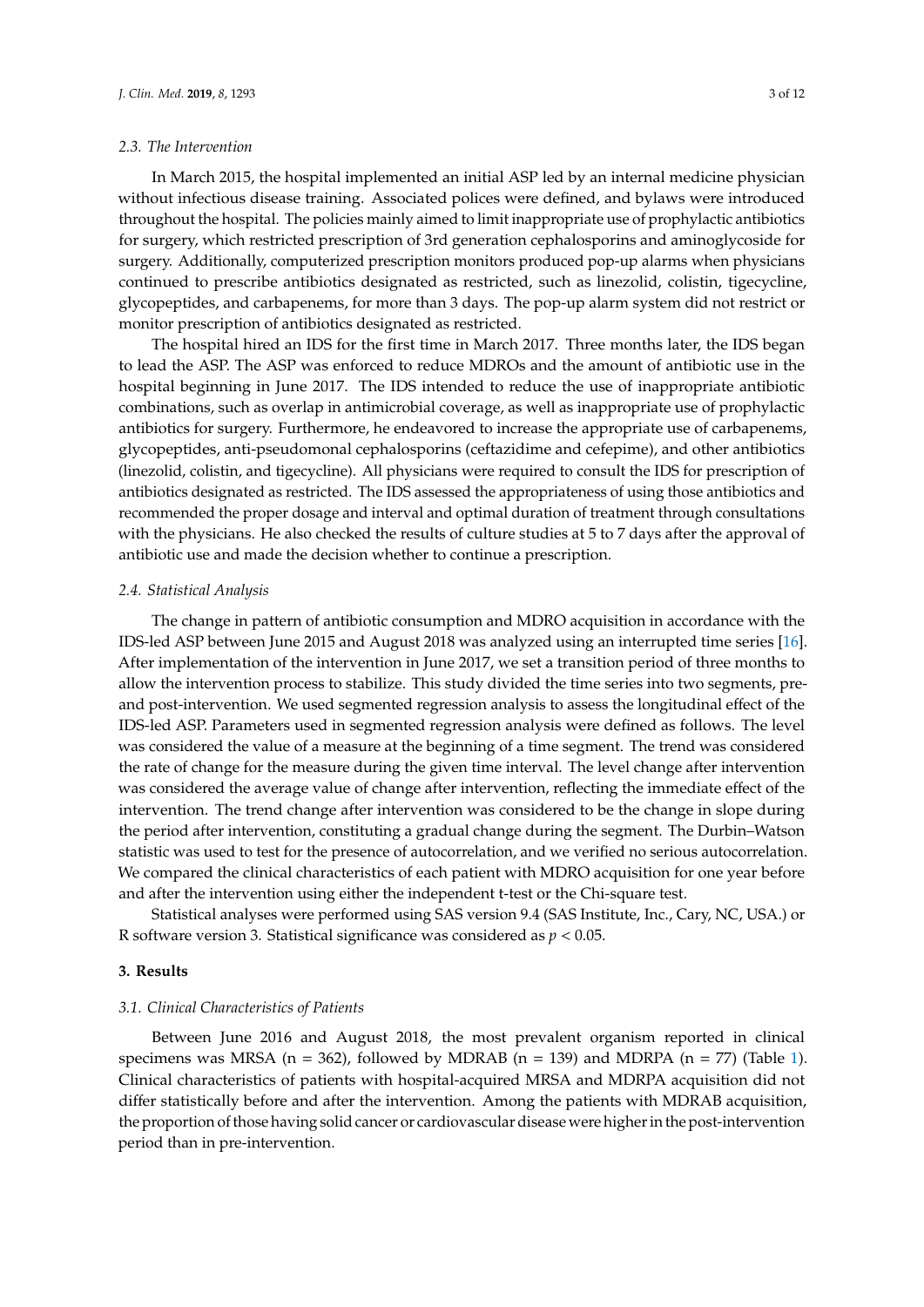<span id="page-3-0"></span>

| <b>Variables</b>                                                         | Methicillin-Resistant Staphylococcus<br>aureus           |                                                         |                          | Multidrug-Resistant Pseudomonas<br>aeruginosa           |                                                 |                          | Multidrug-Resistant Acinetobacter<br>baumannii           |                                                        |            |
|--------------------------------------------------------------------------|----------------------------------------------------------|---------------------------------------------------------|--------------------------|---------------------------------------------------------|-------------------------------------------------|--------------------------|----------------------------------------------------------|--------------------------------------------------------|------------|
|                                                                          | <b>One Year</b><br>before<br>Intervention<br>$(n = 217)$ | <b>One Year</b><br>after<br>Intervention<br>$(n = 145)$ | $p$ -value               | <b>One Year</b><br>before<br>Intervention<br>$(n = 33)$ | One Year<br>after<br>Intervention<br>$(n = 44)$ | $p$ -value               | <b>One Year</b><br>before<br>Intervention<br>$(n = 118)$ | <b>One Year</b><br>after<br>Intervention<br>$(n = 21)$ | $p$ -value |
| Age, years (IQR)                                                         | $77 \pm 13.6$                                            | $75 \pm 15.98$                                          | 0.184                    | $77 \pm 13.33$                                          | $73 \pm 15.13$                                  | 0.26                     | $76 \pm 14.26$                                           | $77 \pm 11.34$                                         | 0.73       |
| Male, $n$ (%)                                                            | 129 (59.5)                                               | 97 (66.9)                                               | 0.152                    | 16(48.5)                                                | 25(56.8)                                        | 0.468                    | 38 (32.2)                                                | 7(33.3)                                                | 0.919      |
| Antibiotic use in the past<br>30 days, $n$ (%)<br>Comorbidities, $n$ (%) | 166(76.5)                                                | 95(65.5)                                                | 0.065                    | 27(81.8)                                                | 40 (90.9)                                       | 0.291                    | 107 (90.7)                                               | 18(85.7)                                               | 0.536      |
| <b>Diabetes</b>                                                          | 73 (33.6)                                                | 41(28.3)                                                | 0.282                    | 13 (39.4)                                               | 10(22.7)                                        | 0.114                    | 37(31.4)                                                 | 8(38.1)                                                | 0.543      |
| Solid cancer                                                             | 34 (15.7)                                                | 28 (19.3)                                               | 0.278                    | 6(18.2)                                                 | 7(15.9)                                         | 0.792                    | 21 (17.8)                                                | 8(38.1)                                                | 0.044      |
| Hematologic malignancy                                                   | 1(0.5)                                                   | 2(1.4)                                                  | 0.567                    | 1(3.0)                                                  | 1(2.3)                                          | >0.999                   | 1(0.9)                                                   | 0(0.0)                                                 | >0.999     |
| Solid organ transplantation                                              | 0(0.0)                                                   | 0(0.0)                                                  | $\overline{\phantom{a}}$ | 0(0.0)                                                  | 0(0.0)                                          | $\overline{\phantom{a}}$ | 0(0.0)                                                   | 0(0.0)                                                 |            |
| Hematologic stem cell<br>transplantation                                 | 0(0.0)                                                   | 1(0.7)                                                  | 0.401                    | 0(0.0)                                                  | 1(2.3)                                          | >0.999                   | 0(0.0)                                                   | 0(0.0)                                                 |            |
| Rheumatologic disease                                                    | 4(1.8)                                                   | 2(1.4)                                                  | >0.999                   | 0(0.0)                                                  | 0(0.0)                                          | $\overline{\phantom{a}}$ | 0(0.0)                                                   | 0(0.0)                                                 |            |
| Cardiovascular disease                                                   | 139(64.1)                                                | 96 (66.2)                                               | 0.674                    | 20(60.6)                                                | 28 (63.6)                                       | 0.786                    | 73 (61.9)                                                | 18 (85.7)                                              | 0.034      |
| Chronic obstructive<br>pulmonary disease                                 | 33(15.2)                                                 | 26 (17.9)                                               | 0.492                    | 2(6.1)                                                  | 8(18.2)                                         | 0.174                    | 18(15.3)                                                 | 5(23.8)                                                | 0.344      |
| Renal Disease                                                            | 60(27.7)                                                 | 42(29.0)                                                | 0.785                    | 6(18.2)                                                 | 7(15.9)                                         | 0.792                    | 30(25.4)                                                 | 6(28.6)                                                | 0.762      |
| Liver disease                                                            | 45(20.7)                                                 | 32(22.1)                                                | 0.762                    | 4(12.1)                                                 | 9(20.5)                                         | 0.334                    | 18(15.3)                                                 | 3(14.3)                                                | >0.999     |
| <b>HIV</b> infection                                                     | 0(0.0)                                                   | 0(0.0)                                                  | $\sim$                   | 0(0.0)                                                  | 0(0.0)                                          | $\blacksquare$           | 0(0.0)                                                   | 0(0.0)                                                 |            |
| Hemodialysis                                                             | 16(7.4)                                                  | 10(6.9)                                                 | 0.863                    | 2(6.1)                                                  | 6(13.6)                                         | 0.454                    | 8(6.8)                                                   | 2(9.5)                                                 | 0.648      |
| Neutropenia                                                              | 0(0.0)                                                   | 1(0.7)                                                  | 0.401                    | 0(0.0)                                                  | 0(0.0)                                          |                          | 0(0.0)                                                   | 0(0.0)                                                 |            |
| Steroid therapy                                                          | 16(7.4)                                                  | 10(6.9)                                                 | >0.999                   | 2(6.1)                                                  | 2(4.6)                                          | 0.347                    | 14 (11.9)                                                | 2(9.5)                                                 | >0.999     |
| Immunosuppressive<br>therapy                                             | 0(0.0)                                                   | 0(0.0)                                                  |                          | 0(0.0)                                                  | 0(0.0)                                          |                          | 0(0.0)                                                   | 0(0.0)                                                 |            |
| Chemotherapy                                                             | 0(0.0)                                                   | 3(2.1)                                                  | 0.064                    | 0(0.0)                                                  | 1(2.3)                                          | >0.999                   | 0(0.0)                                                   | 0(0.0)                                                 |            |
| Radiotherapy                                                             | 0(0.0)                                                   | 0(0.0)                                                  | $\overline{\phantom{a}}$ | 0(0.0)                                                  | 0(0.0)                                          | $\overline{\phantom{m}}$ | 0(0.0)                                                   | 0(0.0)                                                 |            |

**Table 1.** Clinical characteristics of patients with hospital-acquired multidrug-resistant organisms between June 2016 and August 2018.

Note: IQR, interquartile range; HIV, human immunodeficiency virus.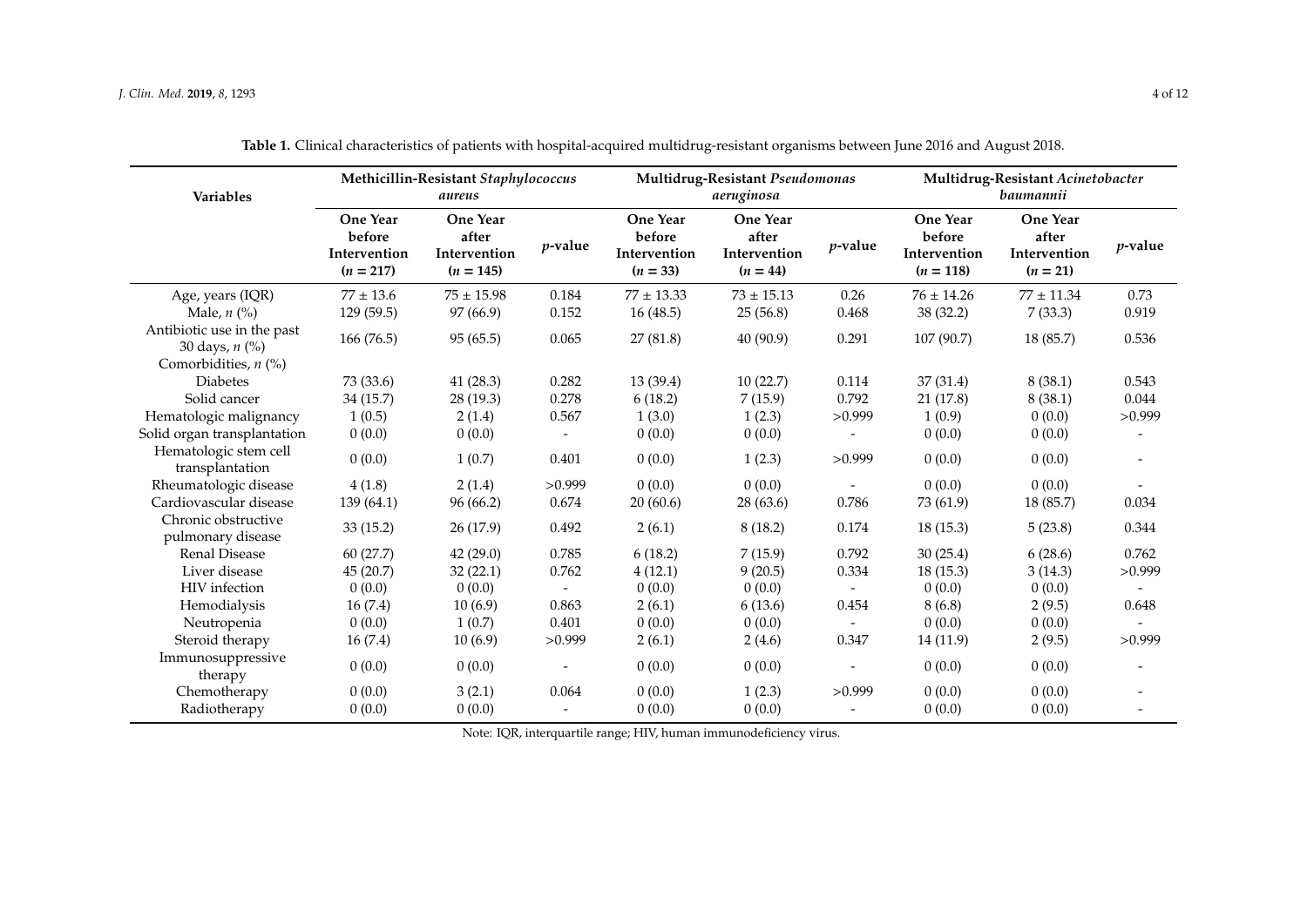## *3.2. Amount of Antibiotic Consumption*

Total antibiotic use changed from  $698.82 \pm 74.41$  DDD/1000 patient-days (PDs) to  $602.09 \pm 69.94$ DDD/1000 PDs during study period (Table S1). Following the intervention, amount of most antibiotic use decreased, except 1st/2nd generation cephalosporin, which increased from  $93.76 \pm 10.13$  DDD/1000 PDs to  $96.2 \pm 14.15$  DDD/1000 PDs. We demonstrated antibiotic consumption patterns between June 2015 and August 2018 in Figure 1.

<span id="page-4-0"></span>

**Figure 1.** Trends in antibiotic use before and after implementation of the antimicrobial stewardship program led by an infectious disease specialist. Transition period is a three-month lag allowing for the intervention process to stabilize.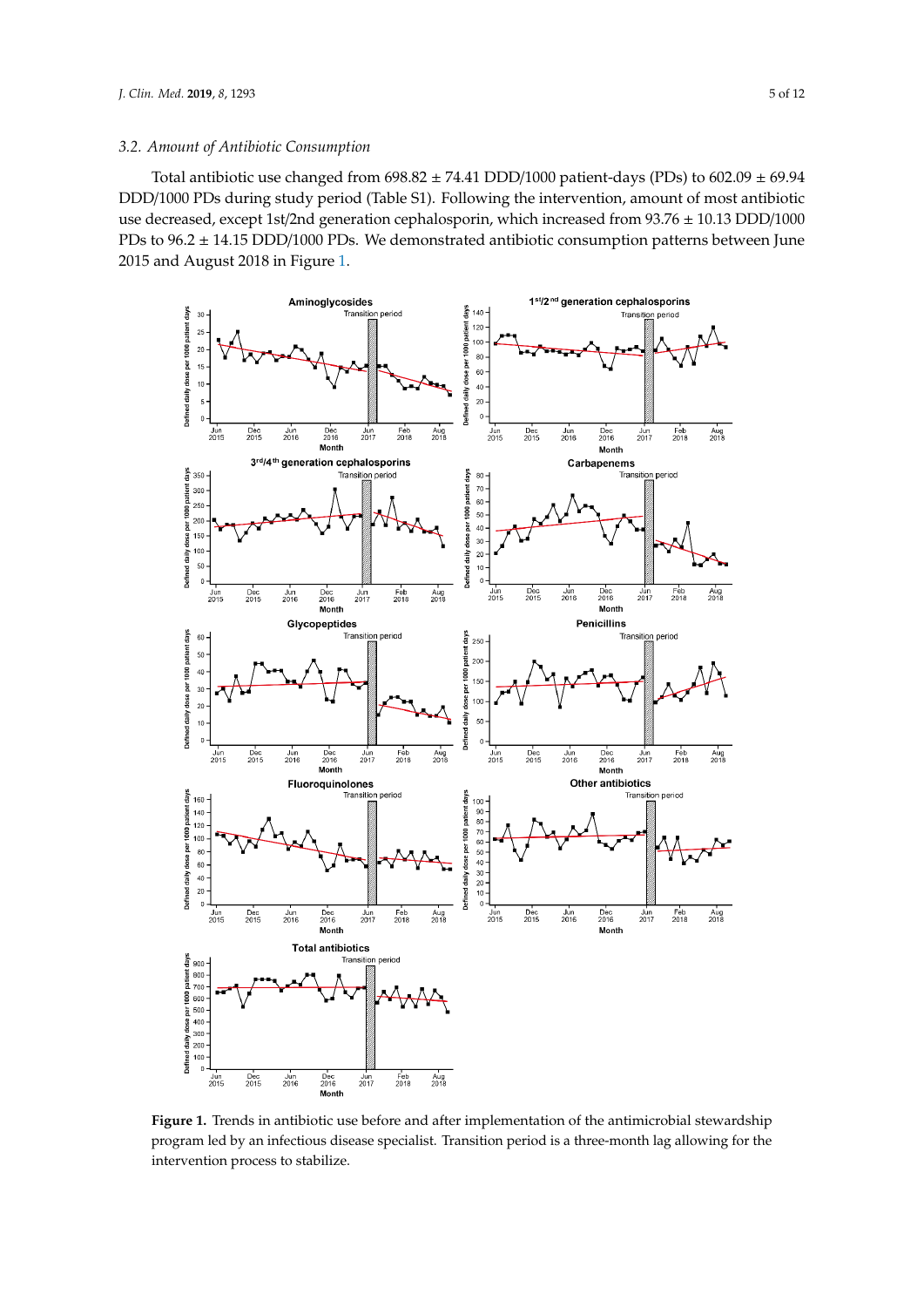According to segmented regression analysis, there was a decreasing trend in the amount of aminoglycoside and quinolone consumption before the intervention  $(p < 0.001$  for each antibiotic) (Table [2\)](#page-6-0). Following the intervention, decreases in both level and trend of the total amount of antibiotics consumed were not statistically significant. However, the intervention had a prominent effect on the use of antibiotics designated as restricted. Just after the transition period, among the antibiotics designated as restricted, there was an immediate reduction in the use of carbapenems (coefficient −16.108, *p* = 0.033), glycopeptides (coefficient −12.287, *p* = 0.012), and other antibiotics (coefficient −16.092, *p* = 0.043). Although significant immediate change was not observed in the amount of 3rd/4th generation cephalosporins use, including that of ceftazidime/cefepime, there was a significant decreasing trend following the intervention as compared with that during pre-intervention (coefficient −8.459, *p* = 0.004). In addition to the immediate response, use of carbapenems showed a significant decreasing trend after the intervention (coefficient −2.029, *p* = 0.027). Penicillins were not subject to restriction, but their use decreased immediately after the intervention. Following an immediate reduction after the transition period, there was no significant change in the trend of use of glycopeptides, penicillins, and other antibiotics.

**Table 2.** Segmented regression model predicting monthly daily defined dose per 1000 patient-days in the hospital.

| Antibiotics                       | Coefficient | <b>Standard Error</b> | p-Value |
|-----------------------------------|-------------|-----------------------|---------|
| Aminoglycosides                   |             |                       |         |
| <b>Baseline</b> level             | 22.0256     | 0.9929                |         |
| Baseline trend                    | $-0.3305$   | 0.0695                | < 0.001 |
| Level change after intervention   | 0.8123      | 1.7243                | 0.641   |
| Trend change after intervention   | $-0.2064$   | 0.2089                | 0.331   |
| 1st/2nd generation cephalosporins |             |                       |         |
| <b>Baseline</b> level             | 101.9253    | 4.6246                |         |
| <b>Baseline</b> trend             | $-0.6535$   | 0.3237                | 0.052   |
| Level change after intervention   | 1.9191      | 8.0315                | 0.813   |
| Trend change after intervention   | 1.891       | 0.9732                | 0.061   |
| 3rd/4th generation cephalosporins |             |                       |         |
| <b>Baseline</b> level             | 177.211     | 13.0193               |         |
| Baseline trend                    | 1.7935      | 0.9112                | 0.058   |
| Level change after intervention   | 11.108      | 22.6103               | 0.627   |
| Trend change after intervention   | $-8.4598$   | 2.7399                | 0.004   |
| Ceftazidime/cefepime              |             |                       |         |
| <b>Baseline</b> level             | 66.3764     | 8.7921                |         |
| <b>Baseline</b> trend             | 0.5003      | 0.6153                | 0.422   |
| Level change after intervention   | $-7.0211$   | 15.269                | 0.649   |
| Trend change after intervention   | $-5.663$    | 1.8503                | 0.004   |
| Carbapenems                       |             |                       |         |
| <b>Baseline</b> level             | 39.3779     | 4.1486                |         |
| Baseline trend                    | 0.4704      | 0.2903                | 0.115   |
| Level change after intervention   | $-16.1077$  | 7.2047                | 0.033   |
| Trend change after intervention   | $-2.0287$   | 0.8731                | 0.027   |
| Glycopeptides                     |             |                       |         |
| <b>Baseline</b> level             | 35.0324     | 2.6622                |         |
| Baseline trend                    | 0.1151      | 0.1863                | 0.541   |
| Level change after intervention   | $-12.2869$  | 4.6233                | 0.012   |
| Trend change after intervention   | $-0.885$    | 0.5602                | 0.124   |
| Penicillins                       |             |                       |         |
| <b>Baseline</b> level             | 140.8157    | 12.7416               |         |
| Baseline trend                    | 0.5614      | 0.8917                | 0.533   |
| Level change after intervention   | $-46.7517$  | 22.128                | 0.043   |
| Trend change after intervention   | 4.2492      | 2.6814                | 0.123   |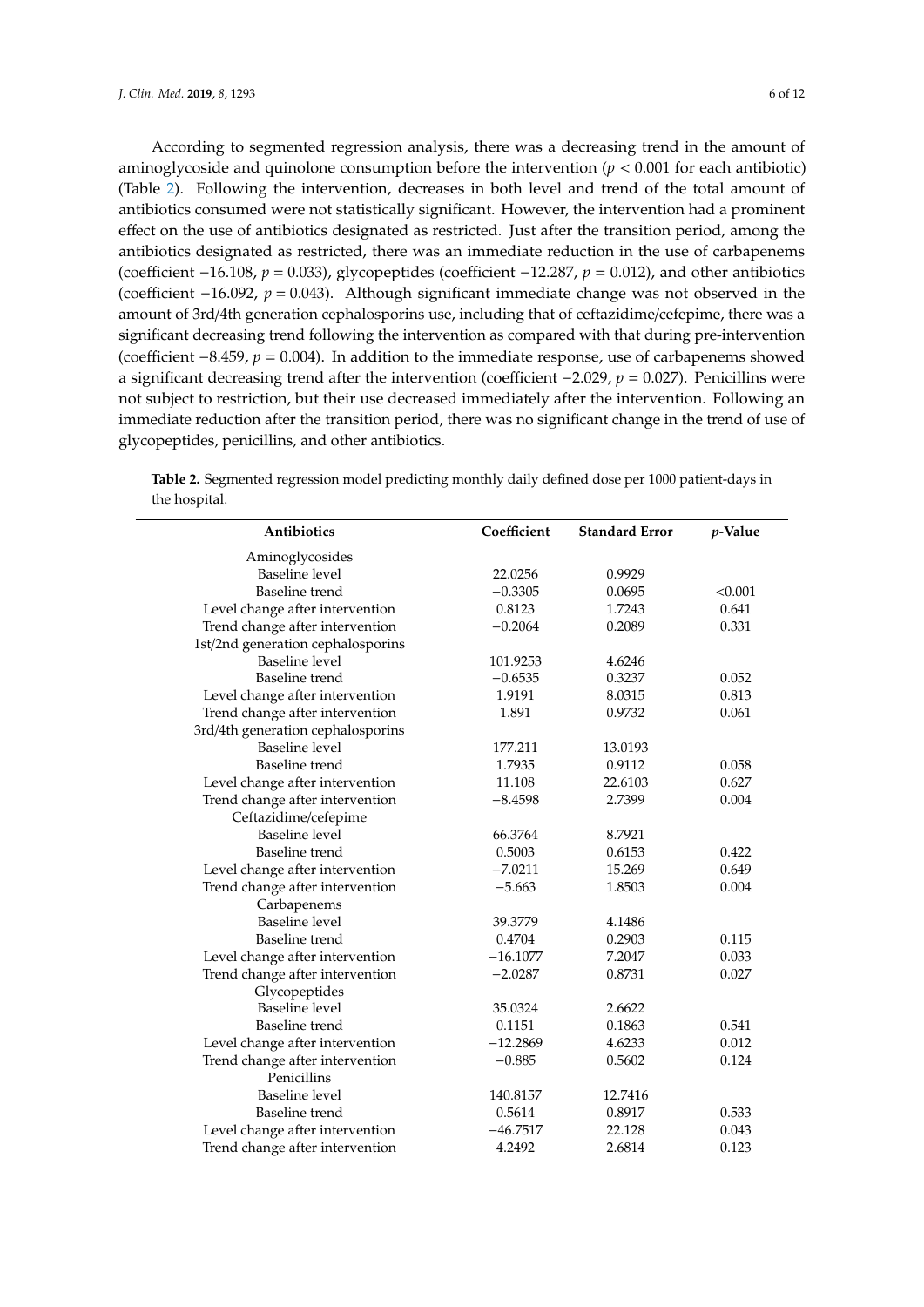<span id="page-6-0"></span>

| Antibiotics                     | Coefficient | <b>Standard Error</b> | <i>p</i> -Value |
|---------------------------------|-------------|-----------------------|-----------------|
| Fluoroquinolones                |             |                       |                 |
| Baseline level                  | 115.0862    | 6.0155                |                 |
| Baseline trend                  | $-1.8856$   | 0.421                 | < 0.001         |
| Level change after intervention | 4.1865      | 10.447                | 0.691           |
| Trend change after intervention | 1.0813      | 1.2659                | 0.399           |
| Other antibiotics               |             |                       |                 |
| Baseline level                  | 64.8456     | 4.395                 |                 |
| Baseline trend                  | 0.1295      | 0.3076                | 0.677           |
| Level change after intervention | $-16.0924$  | 7.6328                | 0.043           |
| Trend change after intervention | 0.185       | 0.9249                | 0.843           |
| Total antibiotics               |             |                       |                 |
| Baseline level                  | 696.3197    | 31.5014               |                 |
| Baseline trend                  | 0.2003      | 2.2046                | 0.928           |
| Level change after intervention | $-73.2129$  | 54.7076               | 0.19            |
| Trend change after intervention | $-4.1733$   | 6.6293                | 0.536           |

**Table 2.** *Cont.*

#### *3.3. Incidence of MDRO Acquisition*

From June 2015 to May 2017 (the period before the intervention), the incidence of MDRO acquisition was 1.381, 0.213, and 0.777/1000 PDs in MRSA, MDRAB, and MDRPA, respectively (Table S2). The incidence of MRSA and MDRAB acquisition decreased following the intervention (1.06/1000 PDs in MRSA and 0.15/1000 PDs in MDRAB). However, during the same period, there was an increase in the incidence of MDRPA acquisition (0.32/1000 PDs). The incidence of MDRO acquisition in patients admitted to the hospital during the study period is presented in Figure [2.](#page-7-0)

In segmented regression analysis, a significant increasing trend was observed in the incidence of MRSA acquisition before the intervention (coefficient 0.03, *p* < 0.001) (Table [3\)](#page-6-1). Immediately following the transition period, the estimated incidence of MRSA acquisition decreased (coefficient −0.71, *p* < 0.001). There was no significant changing trend in the incidence of MDRAB and MDRPA before the intervention. The incidence of MDRAB acquisition dropped after the transition period (coefficient −0.62,  $p = 0.014$ ); however, MDRPA acquisition increased (coefficient 0.21,  $p = 0.035$ ). There was no significant trend change in the incidence of acquisition of each MDRO after the intervention.

| <b>Multidrug-Resistant Organisms</b>        | Coefficient | <b>Standard Error</b> | <i>p</i> -Value |
|---------------------------------------------|-------------|-----------------------|-----------------|
| Methicillin-resistant Staphylococcus aureus |             |                       |                 |
| Baseline level                              | 1.05        | 0.10                  |                 |
| Baseline trend                              | 0.03        | 0.01                  | 0.001           |
| Level change after intervention             | $-0.71$     | 0.18                  | < 0.001         |
| Trend change after intervention             | $-0.02$     | 0.02                  | 0.439           |
| Multidrug-resistant Pseudomonas aeruginosa  |             |                       |                 |
| Baseline level                              | 0.19        | 0.06                  |                 |
| Baseline trend                              | 0.002       | 0.004                 | 0.628           |
| Level change after intervention             | 0.21        | 0.10                  | 0.035           |
| Trend change after intervention             | $-0.02$     | 0.01                  | 0.082           |
| Multidrug-resistant Acinetobacter baumannii |             |                       |                 |
| Baseline level                              | 0.85        | 0.13                  |                 |
| Baseline trend                              | $-0.01$     | 0.01                  | 0.569           |
| Level change after intervention             | $-0.62$     | 0.24                  | 0.014           |
| Trend change after intervention             | 0.02        | 0.03                  | 0.588           |

<span id="page-6-1"></span>**Table 3.** The incidence of multidrug-resistant organisms acquisition among patients in the hospital over time using segmented regression analysis.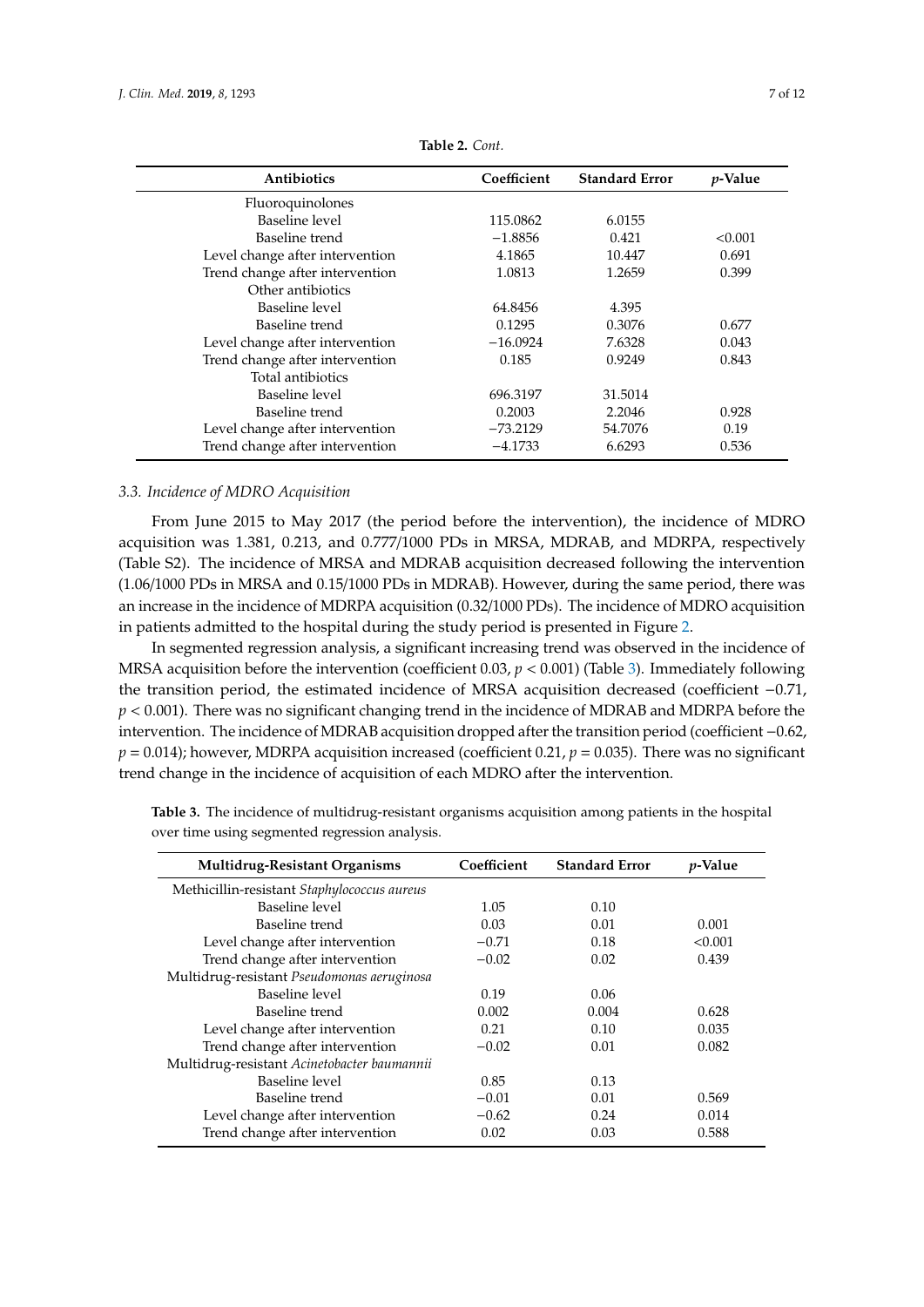<span id="page-7-0"></span>

**Figure 2.** Trends in the incidence of multidrug-resistant organisms acquisition among patients in the **Figure 2.** Trends in the incidence of multidrug-resistant organisms acquisition among patients in the hospital before and after implementation of the antimicrobial stewardship program led by an infectious disease specialist. Transition period is a three-month lag allowing for the intervention infectious disease specialist. Transition period is a three-month lag allowing for the intervention process to stabilize.

Methicillin-resistant Staphylococcus aureus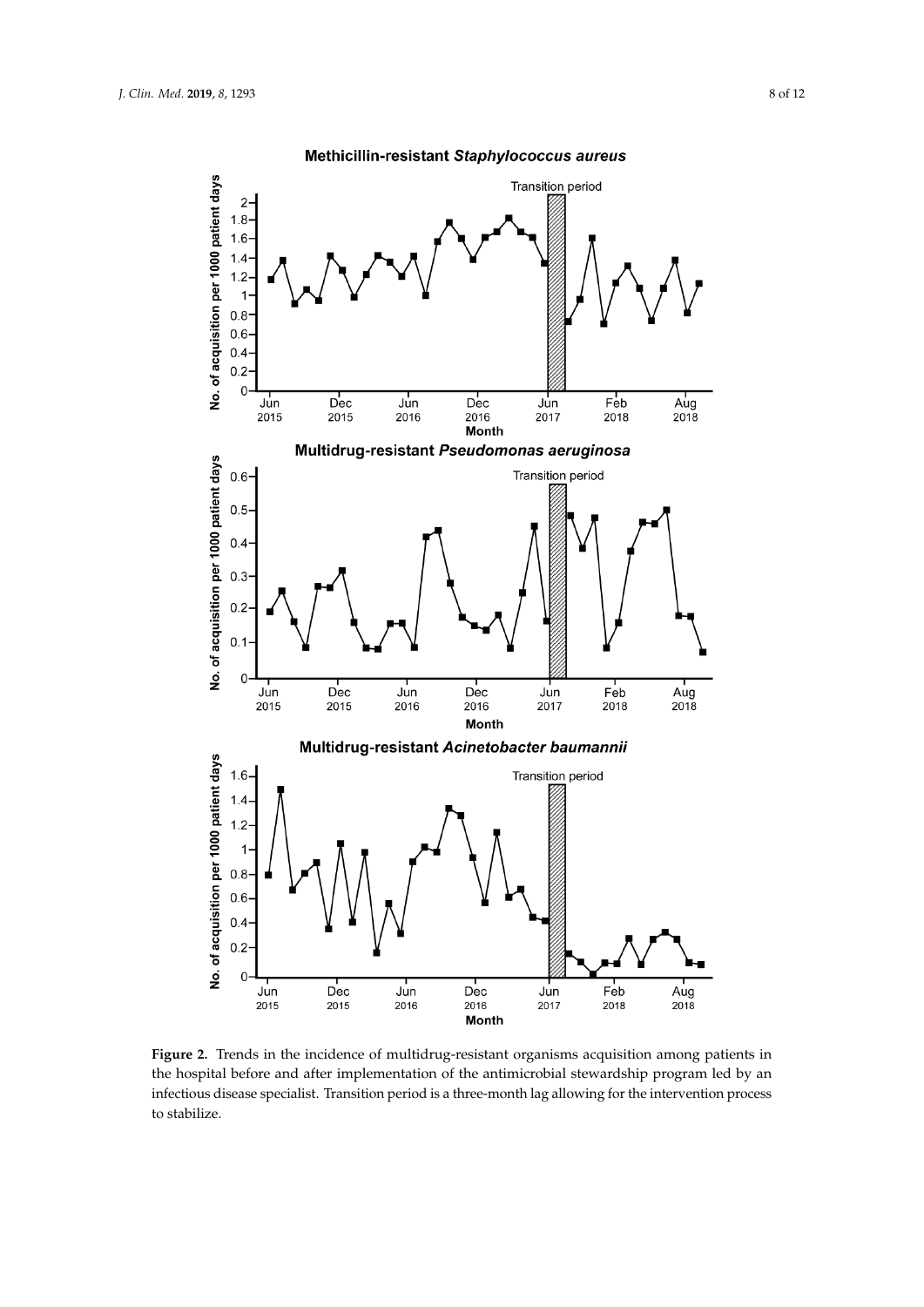#### **4. Discussion**

Here, we have demonstrated the impact of an IDS on the implementation of an ASP at a resource-limited NAC hospital in Korea. The intervention had an immediate effect on the reduction in antibiotics designated as restricted. Moreover, there was a continuous decreasing trend in the use of some antibiotics after the intervention. In addition, along with the decreased amount of antibiotic use, the incidence of MRSA and MDRAB acquisition decreased immediately following the IDS-led ASP without a significant trend change after the immediate effect.

Data on antibiotic use in NAC hospitals are limited in Korea. We previously reported on the amount of antibiotic use in a large, university-affiliated hospital [\[17\]](#page-10-10). Compared with the rate at this major teaching hospital, our current study demonstrated a similar usage rate of antibiotics in the NAC hospital. Other studies have also reported that hospital size is not important in predicting the amount of antibiotic use [\[18](#page-10-11)[,19\]](#page-10-12). Given these findings, regardless of bed size or medical school affiliation, all hospitals should be required to implement ASPs. However, the majority of Korean NAC hospitals still do not have these programs because of insufficient human, financial, and information technology resources as compared with large, academic medical centers. For example, a pharmacist should be involved in an ASP; however, most Korean NAC hospitals do not have a staff member with drug expertise as one of the core elements for a successful hospital ASP [\[20\]](#page-10-13). In addition, although NAC hospitals do implement ASPs, there are barriers to the success of these programs. First, a large proportion of patients in NAC hospitals come from long-term care facilities; therefore, they are likely to suffer from recurrent aspiration pneumonia or severe decubitus ulcers, which result in an increased chance of antibiotic use [\[21\]](#page-10-14). Second, compared to in large academic hospitals, reducing antibiotic use, especially well-reimbursed drugs, may not be financially beneficial in NAC hospitals [\[12\]](#page-10-5). Therefore, ASPs may not be receiving sufficient support from hospital leadership.

Having an IDS could be a potential solution for implementation of a successful ASP at disadvantaged NAC hospitals. IDS consultation can reduce antibiotic use through the discontinuation of inappropriate antibiotics and an increase in appropriate antibiotic use by changing to narrow spectrum antibiotics [\[22\]](#page-10-15). In addition, involvement of an IDS in clinical practice has been associated with improved patient outcomes [\[23\]](#page-10-16). The skill set of an IDS engenders trust in other physicians, making them receptive to IDS suggestions for appropriate antibiotic use. In this study, the use of 1st/2nd generation cephalosporins tended to increase after the intervention (coefficient 1.891, *p* = 0.061), although these results were not statistically significant. This may have been caused by the change made by the IDS from empirical antibiotics that had been improperly used to appropriate antibiotics.

Similar studies have been conducted in small NAC hospitals with fewer than 200 beds. In these studies, ASPs have also been proven to reduce antibiotic use, lower medical costs, and improve antibiotic susceptibilities to specific pathogens [\[24–](#page-10-17)[27\]](#page-11-0). Even though IDSs spent much less time on the ASP than that in our study, they demonstrated successful results after implementation of ASP. However, key differences exist in our study compared to these other studies. First, most of the hospitals had pharmacists who were dedicated to the ASP and facilitated the intervention, but we did not have a pharmacist as a member of the ASP team because of the lack of available pharmacists in Korean NAC hospitals. Second, it takes less time to develop and maintain an ASP in smaller hospitals. Stenehjem et al. [\[12\]](#page-10-5) reported that the average time spent on the ASP is 5–10 hours per week in hospitals with 70–150 beds. In contrast, in our study the IDS was required to work full time in the hospital, which has 402 beds, and dedicate the most time to ASP activities. In addition, a low volume of patients and staff members means that once IDS-led ASPs are well established in smaller NAC hospitals, we can expect more rapid effects and better compliance than in larger NAC hospitals. Therefore, we think that this study, conducted in moderate-sized, resource-limited NAC hospital, is worthwhile.

There are multiple factors associated with the development of AMR. Several studies have shown strong evidence suggesting that an effective ASP can reduce the prevalence of AMR, as well as antibiotic use [\[10,](#page-10-3)[28](#page-11-1)[–30\]](#page-11-2). Our study also shows that an IDS-led ASP can effect a reduction in AMR. We evaluated the incidence of MRSA, MDRAB, and MDRPA acquisition as indicators of AMR. In Korea,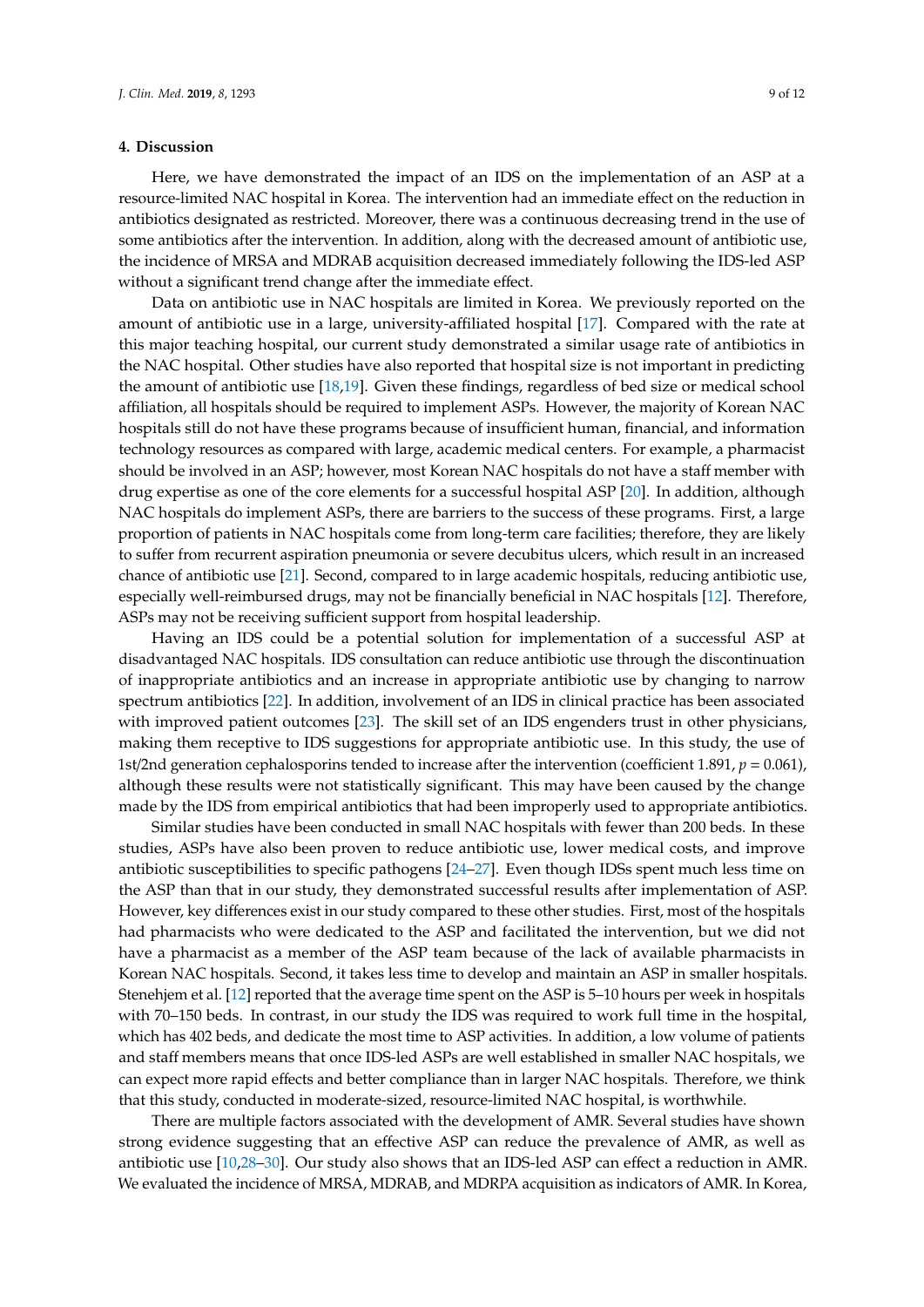these pathogens are not only isolated frequently in clinical specimens, but also cause relevant infections in clinical practice. About 66% of *Staphylococcus aureus* has methicillin resistance, and the carbapenem resistance of *Acinetobacter baumannii* and *Pseudomonas aeruginosa* are 85% and 35%, respectively [\[31\]](#page-11-3). However, we were unable to evaluate the incidence of carbapenem-resistant *Enterobacteriaceae* (CRE), because there were few cases of hospital-acquired CRE in the facility studied. Most CRE cases were confirmed in specimens collected prior to 48 h after admission.

A limitation of this study is that an infection control program could be a confounding factor for a decrease in the incidence of MDRO acquisition. However, this factor is unlikely to affect our results. The IDS spent some time meeting with the infection control team—which had been in existence and was doing well in the hospital before he arrived—to implement infection control activities. There was no significant change in the methods of the infection control program. For example, the main strategy for hand hygiene was education, monitoring, and feedback during the study period, and the performance rate was maintained at 81.3% to 88.4%. Another limitation was the immediate increase in the incidence of MDRPA acquisition despite a significant decrease in carbapenem use. A previous study showed that reduced carbapenem use was associated with a decrease in carbapenem resistance in *Pseudomonas aeruginosa* [\[28\]](#page-11-1), although we did not observe the same results. However, although there was no statistical significance, incidence of MDRPA acquisition had decreased in slope following the intervention.

#### **5. Conclusions**

ASP is an effective strategy to prevent or slow the development of MDROs. However, it is difficult for NAC hospitals to implement a successful ASP due to the lack of multidisciplinary resources. We have shown that an IDS could be a potential solution for successful implementation of an ASP in resource-limited settings. Our findings should, however, be verified in different settings, such as smaller institutions, thus facilitating the need for further study.

**Supplementary Materials:** http://[www.mdpi.com](http://www.mdpi.com/2077-0383/8/9/1293/s1)/2077-0383/8/9/1293/s1. Table S1: Amount of antibiotic consumption before and after the intervention. Table S2: The incidence of multidrug-resistant organisms before and after intervention.

**Author Contributions:** Conceptualization, J.Y.A., Y.H.C., and J.Y.C.; methodology, J.Y.A, Y.H.C., and J.Y.C.; formal analysis, E.J.K.., J.Y.H., and H.Y.K.; investigation, Y.C.K.; data curation, Y.C.K.; writing—original draft preparation, Y.C.K.; writing—review and editing, N.S.K., S.J.J., and J.S.Y.; supervision, J.Y.A.

**Funding:** This research received no external funding.

**Acknowledgments:** We extend our gratitude to medical staffs in Kimpo Woori hospital for their cooperation in the antimicrobial stewardship program.

**Conflicts of Interest:** The authors declare no conflict of interest.

#### **References**

- <span id="page-9-0"></span>1. Ventola, C.L. The antibiotic resistance crisis: Part 1: Causes and threats. *PT* **2015**, *40*, 277–283.
- <span id="page-9-1"></span>2. Laxminarayan, R.; Matsoso, P.; Pant, S.; Brower, C.; Rottingen, J.A.; Klugman, K.; Davies, S. Access to effective antimicrobials: A worldwide challenge. *Lancet* **2016**, *387*, 168–175. [\[CrossRef\]](http://dx.doi.org/10.1016/S0140-6736(15)00474-2)
- <span id="page-9-2"></span>3. Golkar, Z.; Bagasra, O.; Pace, D.G. Bacteriophage therapy: a potential solution for the antibiotic resistance crisis. *J. Infect. Dev. Ctries.* **2014**, *8*, 129–136. [\[CrossRef\]](http://dx.doi.org/10.3855/jidc.3573) [\[PubMed\]](http://www.ncbi.nlm.nih.gov/pubmed/24518621)
- <span id="page-9-3"></span>4. Infectious Diseases Society of America. The 10 x '20 Initiative: Pursuing a global commitment to develop 10 new antibacterial drugs by 2020. *Clin. Infect. Dis.* **2010**, *50*, 1081–1083. [\[CrossRef\]](http://dx.doi.org/10.1086/652237) [\[PubMed\]](http://www.ncbi.nlm.nih.gov/pubmed/20214473)
- <span id="page-9-4"></span>5. Barlam, T.F.; Cosgrove, S.E.; Abbo, L.M.; MacDougall, C.; Schuetz, A.N.; Septimus, E.J.; Srinivasan, A.; Dellit, T.H.; Falck-Ytter, Y.T.; Fishman, N.O.; et al. Implementing an antibiotic stewardship program: Guidelines by the Infectious Diseases Society of America and the Society for Healthcare Epidemiology of America. *Clin. Infect. Dis.* **2016**, *62*, e51–e77. [\[CrossRef\]](http://dx.doi.org/10.1093/cid/ciw118) [\[PubMed\]](http://www.ncbi.nlm.nih.gov/pubmed/27080992)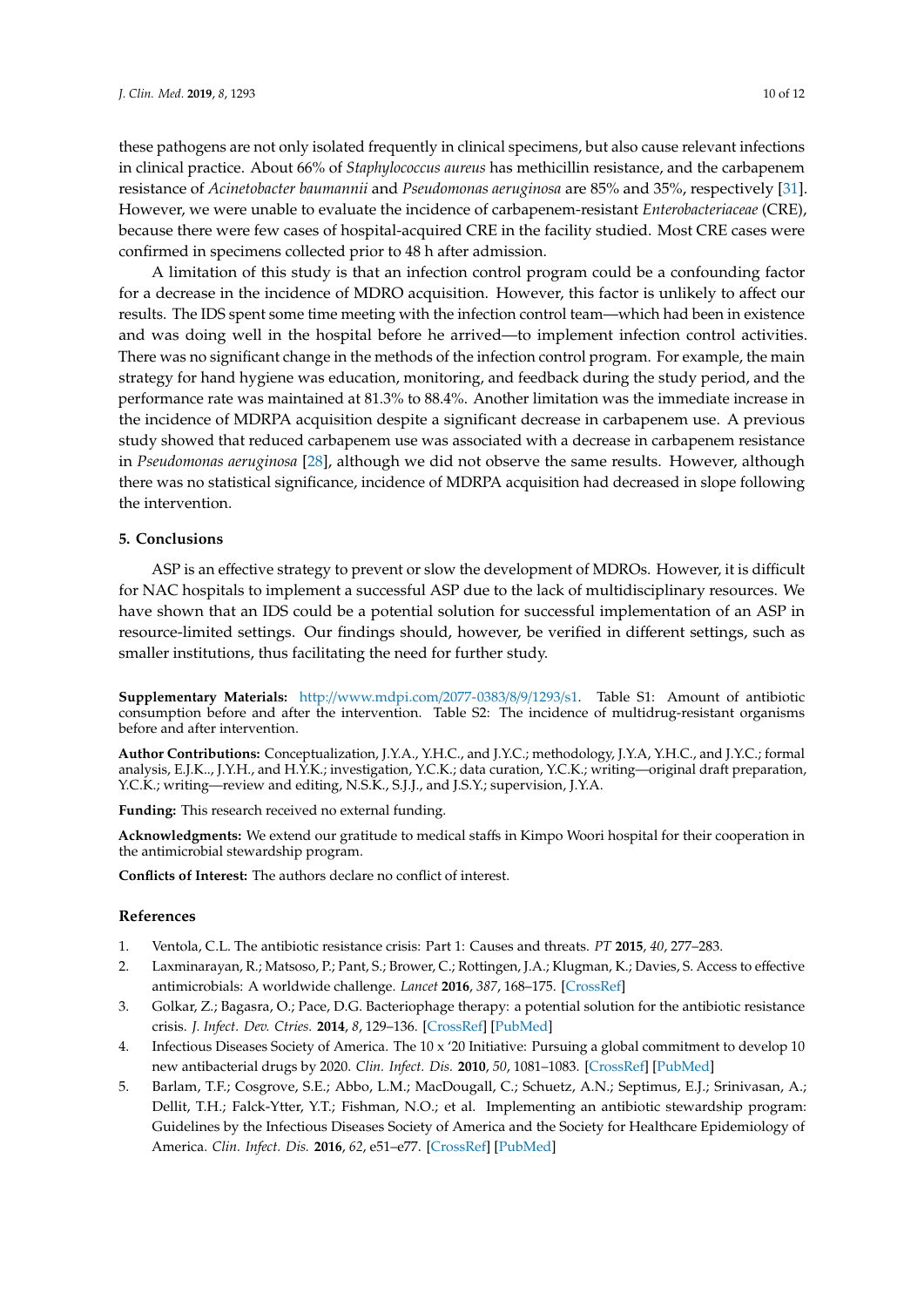- <span id="page-10-0"></span>6. Baur, D.; Gladstone, B.P.; Burkert, F.; Carrara, E.; Foschi, F.; Dobele, S.; Tacconelli, E. Effect of antibiotic stewardship on the incidence of infection and colonisation with antibiotic-resistant bacteria and Clostridium difficile infection: A systematic review and meta-analysis. *Lancet Infect. Dis.* **2017**, *17*, 990–1001. [\[CrossRef\]](http://dx.doi.org/10.1016/S1473-3099(17)30325-0)
- <span id="page-10-1"></span>7. Schuts, E.C.; Hulscher, M.; Mouton, J.W.; Verduin, C.M.; Stuart, J.; Overdiek, H.; van der Linden, P.D.; Natsch, S.; Hertogh, C.; Wolfs, T.F.W.; et al. Current evidence on hospital antimicrobial stewardship objectives: A systematic review and meta-analysis. *Lancet Infect. Dis.* **2016**, *16*, 847–856. [\[CrossRef\]](http://dx.doi.org/10.1016/S1473-3099(16)00065-7)
- <span id="page-10-2"></span>8. McQuillen, D.P.; Petrak, R.M.; Wasserman, R.B.; Nahass, R.G.; Scull, J.A.; Martinelli, L.P. The value of infectious diseases specialists: non-patient care activities. *Clin. Infect. Dis.* **2008**, *47*, 1051–1063. [\[CrossRef\]](http://dx.doi.org/10.1086/592067)
- 9. Nilholm, H.; Holmstrand, L.; Ahl, J.; Mansson, F.; Odenholt, I.; Tham, J.; Melander, E.; Resman, F. An audit-based, infectious disease specialist-guided antimicrobial stewardship program profoundly reduced antibiotic use without negatively affecting patient outcomes. *Open Forum Infect. Dis.* **2015**, *2*, ofv042. [\[CrossRef\]](http://dx.doi.org/10.1093/ofid/ofv042)
- <span id="page-10-3"></span>10. Hwang, H.; Kim, B. Impact of an infectious diseases specialist-led antimicrobial stewardship programmes on antibiotic use and antimicrobial resistance in a large Korean hospital. *Sci. Rep.* **2018**, *8*, 14757. [\[CrossRef\]](http://dx.doi.org/10.1038/s41598-018-33201-8)
- <span id="page-10-4"></span>11. Pollack, L.A.; van Santen, K.L.; Weiner, L.M.; Dudeck, M.A.; Edwards, J.R.; Srinivasan, A. Antibiotic stewardship programs in U.S. acute care hospitals: findings from the 2014 National Healthcare Safety Network Annual Hospital Survey. *Clin. Infect. Dis.* **2016**, *63*, 443–449. [\[CrossRef\]](http://dx.doi.org/10.1093/cid/ciw323) [\[PubMed\]](http://www.ncbi.nlm.nih.gov/pubmed/27199462)
- <span id="page-10-5"></span>12. Stenehjem, E.; Hyun, D.Y.; Septimus, E.; Yu, K.C.; Meyer, M.; Raj, D.; Srinivasan, A. Antibiotic stewardship in small hospitals: barriers and potential solutions. *Clin. Infect. Dis.* **2017**, *65*, 691–696. [\[CrossRef\]](http://dx.doi.org/10.1093/cid/cix407) [\[PubMed\]](http://www.ncbi.nlm.nih.gov/pubmed/28472291)
- <span id="page-10-6"></span>13. Kwon, K.T.; Lee, W.K.; Yu, M.H.; Park, H.J.; Lee, K.H.; Chae, H.J. The impact of infection control cost reimbursement policy on trends in central line-associated bloodstream infections. *Open Forum Infect. Dis.* **2018**, *5* (Suppl. 1), S613. [\[CrossRef\]](http://dx.doi.org/10.1093/ofid/ofy210.1747)
- <span id="page-10-7"></span>14. Clinical and Laboratory Standards Institute. Performance standards for antimicrobial susceptibility testing. 27th ed. CLSI supplement M100. Available online: https://[www.researchgate.net](https://www.researchgate.net/profile/Nikolaos_Andritsos/post/Where_to_find_MICs_of_antimicrobial_agents/attachment/59d659e279197b80779af319/AS%3A544238144323584%401506767893696/download/2017_CLSI_M100_Performance+Standards+for+Antimicrobial+Susceptibility+Testing_27th+ed..pdf)/profile/Nikolaos\_ Andritsos/post/[Where\\_to\\_find\\_MICs\\_of\\_antimicrobial\\_agents](https://www.researchgate.net/profile/Nikolaos_Andritsos/post/Where_to_find_MICs_of_antimicrobial_agents/attachment/59d659e279197b80779af319/AS%3A544238144323584%401506767893696/download/2017_CLSI_M100_Performance+Standards+for+Antimicrobial+Susceptibility+Testing_27th+ed..pdf)/attachment/59d659e279197b80779af319/ [AS%3A544238144323584%401506767893696](https://www.researchgate.net/profile/Nikolaos_Andritsos/post/Where_to_find_MICs_of_antimicrobial_agents/attachment/59d659e279197b80779af319/AS%3A544238144323584%401506767893696/download/2017_CLSI_M100_Performance+Standards+for+Antimicrobial+Susceptibility+Testing_27th+ed..pdf)/download/2017\_CLSI\_M100\_Performance+Standards+for+ [Antimicrobial](https://www.researchgate.net/profile/Nikolaos_Andritsos/post/Where_to_find_MICs_of_antimicrobial_agents/attachment/59d659e279197b80779af319/AS%3A544238144323584%401506767893696/download/2017_CLSI_M100_Performance+Standards+for+Antimicrobial+Susceptibility+Testing_27th+ed..pdf)+Susceptibility+Testing\_27th+ed..pdf (accessed on 15 May 2019).
- <span id="page-10-8"></span>15. WHO Collaborating Centre for Drug Statistics Methodology. ATC/DDD index 2019. Available online: https://[www.whocc.no](https://www.whocc.no/atc_ddd_index/)/atc\_ddd\_index/ (accessed on 15 May 2019).
- <span id="page-10-9"></span>16. Wagner, A.K.; Soumerai, S.B.; Zhang, F.; Ross-Degnan, D. Segmented regression analysis of interrupted time series studies in medication use research. *J. Clin. Pharm. Ther.* **2002**, *27*, 299–309. [\[CrossRef\]](http://dx.doi.org/10.1046/j.1365-2710.2002.00430.x) [\[PubMed\]](http://www.ncbi.nlm.nih.gov/pubmed/12174032)
- <span id="page-10-10"></span>17. Kim, Y.C.; Kim, M.H.; Song, J.E.; Ahn, J.Y.; Oh, D.H.; Kweon, O.M.; Lee, D.; Kim, S.B.; Kim, H.W.; Jeong, S.J.; et al. Trend of methicillin-resistant *Staphylococcus aureus* (MRSA) bacteremia in an institution with a high rate of MRSA after the reinforcement of antibiotic stewardship and hand hygiene. *Am. J. Infect. Control* **2013**, *41*, e39–e43. [\[CrossRef\]](http://dx.doi.org/10.1016/j.ajic.2012.12.018)
- <span id="page-10-11"></span>18. Couderc, C.; Lacave, L.; L'Heriteau, F.; Astagneau, P. Surveillance of overall hospital antibiotic consumption: is stratification according to hospital size the best method? *Infect. Control Hosp. Epidemiol.* **2011**, *32*, 1223–1225. [\[CrossRef\]](http://dx.doi.org/10.1086/662622) [\[PubMed\]](http://www.ncbi.nlm.nih.gov/pubmed/22080664)
- <span id="page-10-12"></span>19. Baggs, J.; Fridkin, S.K.; Pollack, L.A.; Srinivasan, A.; Jernigan, J.A. Estimating national trends in inpatient antibiotic use among US hospitals from 2006 to 2012. *JAMA Intern. Med.* **2016**, *176*, 1639–1648. [\[CrossRef\]](http://dx.doi.org/10.1001/jamainternmed.2016.5651)
- <span id="page-10-13"></span>20. Pollack, L.A.; Srinivasan, A. Core elements of hospital antibiotic stewardship programs from the Centers for Disease Control and Prevention. *Clin. Infect. Dis.* **2014**, *59* (Suppl. 3), S97–S100. [\[CrossRef\]](http://dx.doi.org/10.1093/cid/ciu542)
- <span id="page-10-14"></span>21. Ohl, C.A.; Dodds Ashley, E.S. Antimicrobial stewardship programs in community hospitals: The evidence base and case studies. *Clin. Infect. Dis.* **2011**, *53* (Suppl. 1), S23–S28, quiz S29–S30. [\[CrossRef\]](http://dx.doi.org/10.1093/cid/cir365)
- <span id="page-10-15"></span>22. Ozkurt, Z.; Erol, S.; Kadanali, A.; Ertek, M.; Ozden, K.; Tasyaran, M.A. Changes in antibiotic use, cost and consumption after an antibiotic restriction policy applied by infectious disease specialists. *Jpn. J. Infect. Dis.* **2005**, *58*, 338–343.
- <span id="page-10-16"></span>23. Schmitt, S.; McQuillen, D.P.; Nahass, R.; Martinelli, L.; Rubin, M.; Schwebke, K.; Petrak, R.; Ritter, J.T.; Chansolme, D.; Slama, T.; et al. Infectious diseases specialty intervention is associated with decreased mortality and lower healthcare costs. *Clin. Infect. Dis.* **2014**, *58*, 22–28. [\[CrossRef\]](http://dx.doi.org/10.1093/cid/cit610) [\[PubMed\]](http://www.ncbi.nlm.nih.gov/pubmed/24072931)
- <span id="page-10-17"></span>24. LaRocco, A., Jr. Concurrent antibiotic review programs—A role for infectious diseases specialists at small community hospitals. *Clin. Infect. Dis.* **2003**, *37*, 742–743. [\[CrossRef\]](http://dx.doi.org/10.1086/377286) [\[PubMed\]](http://www.ncbi.nlm.nih.gov/pubmed/12942418)